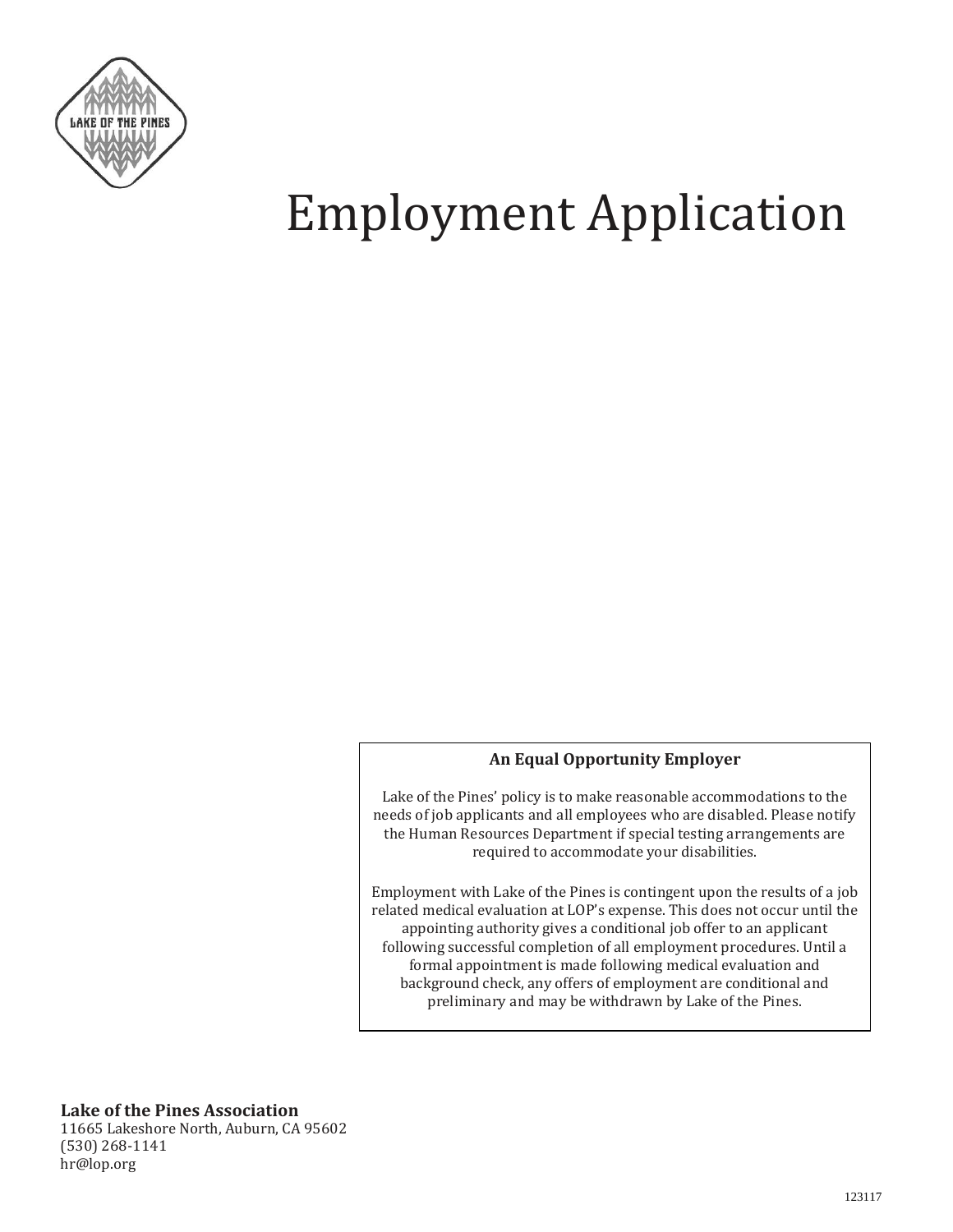### **General Information**

**1 Position applying for:\_\_\_\_\_\_\_\_\_\_\_\_\_\_\_\_\_\_\_\_\_\_\_\_\_\_\_\_\_\_\_\_\_\_\_\_\_\_\_\_\_\_\_\_\_\_\_**

**Email:**\_\_\_\_\_\_\_\_\_\_\_\_\_\_\_\_\_\_\_\_\_\_\_\_\_\_\_\_\_\_\_\_\_\_\_\_\_\_\_\_\_\_\_\_\_\_\_\_

- **2 Are you applying for:** *Check all that apply* **Regular full-time work? Part-time work? Seasonal/Temporary work?**
- **3 Have you ever been known by another name, including maiden name? ☐ Yes ☐ No If so, state name(s)\_\_\_\_\_\_\_\_\_\_\_\_\_\_\_\_\_\_\_\_\_\_\_\_\_\_\_\_\_\_\_\_\_\_\_\_\_**
- **4 Are you over 18 years of age? ☐ Yes ☐ No**
- **5 If under 18, can you provide a work permit after employment? ☐ Yes ☐ No**
- **6 If hired, can you present evidence of your U.S. citizenship or proof of your legal right to live and work in this country? ☐ Yes ☐ No**
- **7 Are you related by blood or marriage to any person(s) employed by LOP?** ☐ **Yes** ☐ **No If yes, please provide name and relationship:**
- **8 Have you ever been employed by LOP? ☐ Yes ☐ No If so, dates of employment:\_\_\_\_\_\_\_\_\_\_\_\_\_\_\_\_\_\_\_\_\_\_\_\_\_\_\_\_\_\_**
- **9 How did you hear about this position?**

#### **Education and Training**

- **10 If a license or certificate is a requirement of the position for which you are applying, and you possess the license or** 
	- **certificate, give the following information:**  Title: \_\_\_\_\_\_\_\_\_\_\_\_\_\_\_\_\_\_\_\_\_\_\_\_\_\_\_\_\_ #:\_\_\_ **Issued by:\_\_**
	- Date Issued: Date Expires:
- **11 Colleges, vocational and business schools after high school:**
- **12 Did you graduate from high school? ☐ Yes ☐ No**
- **13 If no, do you have a GED certificate? ☐ Yes ☐ No**
- **14 Indicate special skills you have which pertain to the position for which you are applying:**

| <b>Name of School</b> | <b>Major</b> | <b>No. of Years</b> | Graduated? | <b>Degrees</b> |
|-----------------------|--------------|---------------------|------------|----------------|
|                       |              |                     |            |                |
|                       |              |                     |            |                |
|                       |              |                     |            |                |
|                       |              |                     |            |                |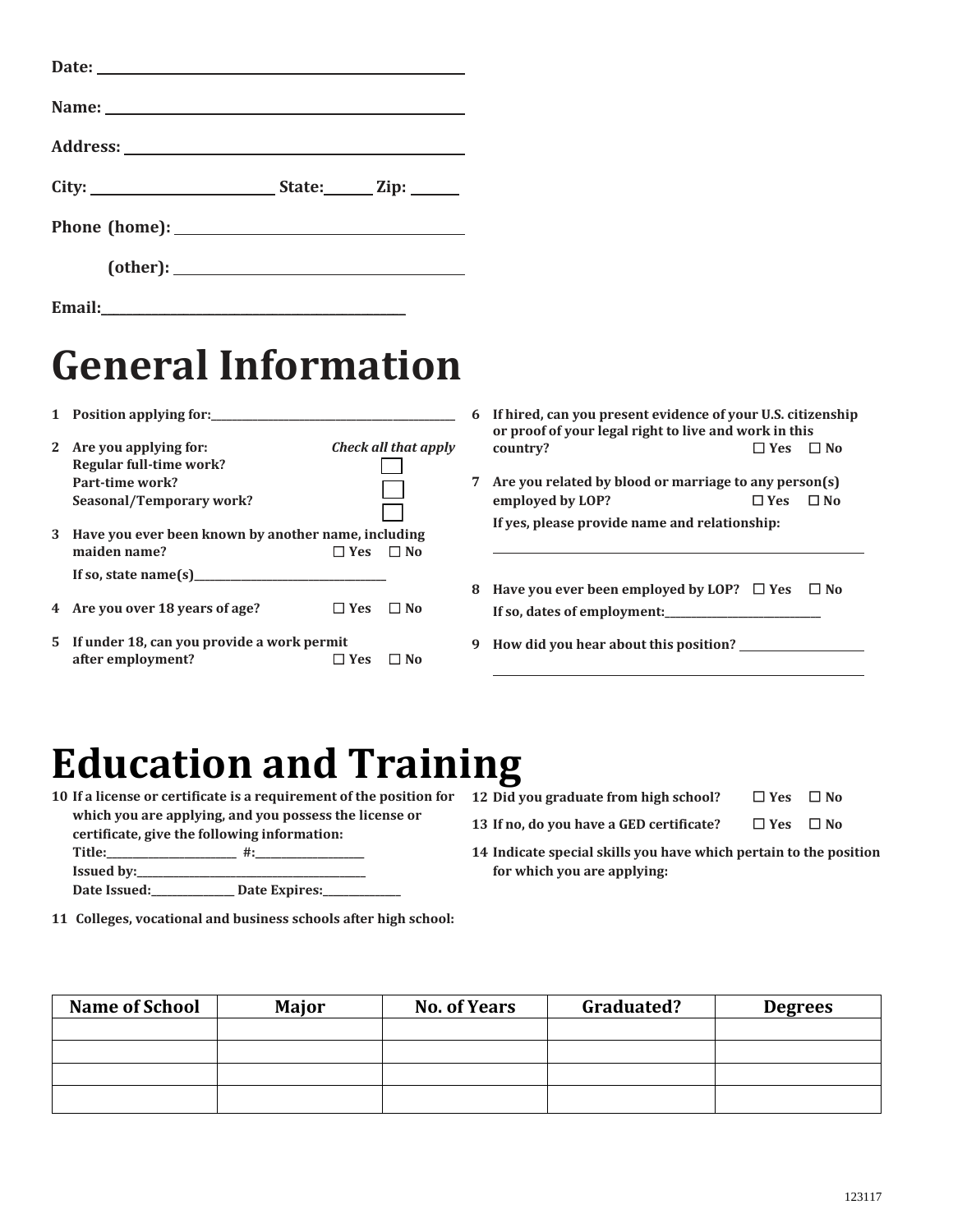## **Employment History**

List below all present and past employment starting with your most recent employer (**last seven years is sufficient**). Account for all periods of unemployment. **You must complete this section even if attaching a résumé.** 

| <b>FROM</b><br>MO/YR | <b>EMPLOYER'S NAME</b> |                   | <b>JOB TITLE AND DUTIES</b>                             |           |
|----------------------|------------------------|-------------------|---------------------------------------------------------|-----------|
| <b>TO</b><br>MO/YR   | ADDRESS                |                   | <b>REASON FOR LEAVING</b>                               |           |
|                      | PHONE                  | <b>SUPERVISOR</b> | MAY WE CONTACT THIS EMPLOYER FOR A<br><b>REFERENCE?</b> | Yes<br>No |

| <b>FROM</b><br>MO/YR | EMPLOYER'S NAME |                   | JOB TITLE AND DUTIES                                                  |  |
|----------------------|-----------------|-------------------|-----------------------------------------------------------------------|--|
| TO<br>MO/YR          | <b>ADDRESS</b>  |                   | <b>REASON FOR LEAVING</b>                                             |  |
|                      | <b>PHONE</b>    | <b>SUPERVISOR</b> | MAY WE CONTACT THIS EMPLOYER FOR A<br><b>REFERENCE?</b><br>No.<br>Yes |  |

| <b>FROM</b><br>MO/YR | <b>EMPLOYER'S NAME</b> |                   | JOB TITLE AND DUTIES                                    |             |
|----------------------|------------------------|-------------------|---------------------------------------------------------|-------------|
| TO<br>MO / YR        | ADDRESS                |                   | <b>REASON FOR LEAVING</b>                               |             |
|                      | <b>PHONE</b>           | <b>SUPERVISOR</b> | MAY WE CONTACT THIS EMPLOYER FOR A<br><b>REFERENCE?</b> | Yes<br>l No |

| <b>FROM</b><br>MO/YR |         | <b>EMPLOYER'S NAME</b> |                           | JOB TITLE AND DUTIES                                    |                  |
|----------------------|---------|------------------------|---------------------------|---------------------------------------------------------|------------------|
| TO<br>MO/YR          | ADDRESS |                        | <b>REASON FOR LEAVING</b> |                                                         |                  |
|                      |         | <b>PHONE</b>           | <b>SUPERVISOR</b>         | MAY WE CONTACT THIS EMPLOYER FOR A<br><b>REFERENCE?</b> | Yes<br><b>No</b> |

| <b>FROM</b><br>MO/YR | <b>EMPLOYER'S NAME</b> |                   | JOB TITLE AND DUTIES                                    |                  |
|----------------------|------------------------|-------------------|---------------------------------------------------------|------------------|
| TO<br>MO/YR          | <b>ADDRESS</b>         |                   | <b>REASON FOR LEAVING</b>                               |                  |
|                      | <b>PHONE</b>           | <b>SUPERVISOR</b> | MAY WE CONTACT THIS EMPLOYER FOR A<br><b>REFERENCE?</b> | Yes<br><b>No</b> |

| <b>FROM</b><br>MO / YR | EMPLOYER'S NAME |                   | JOB TITLE AND DUTIES                                           |      |
|------------------------|-----------------|-------------------|----------------------------------------------------------------|------|
| TO<br>MO / YR          | <b>ADDRESS</b>  |                   | <b>REASON FOR LEAVING</b>                                      |      |
|                        | <b>PHONE</b>    | <b>SUPERVISOR</b> | MAY WE CONTACT THIS EMPLOYER FOR A<br>Yes<br><b>REFERENCE?</b> | l No |